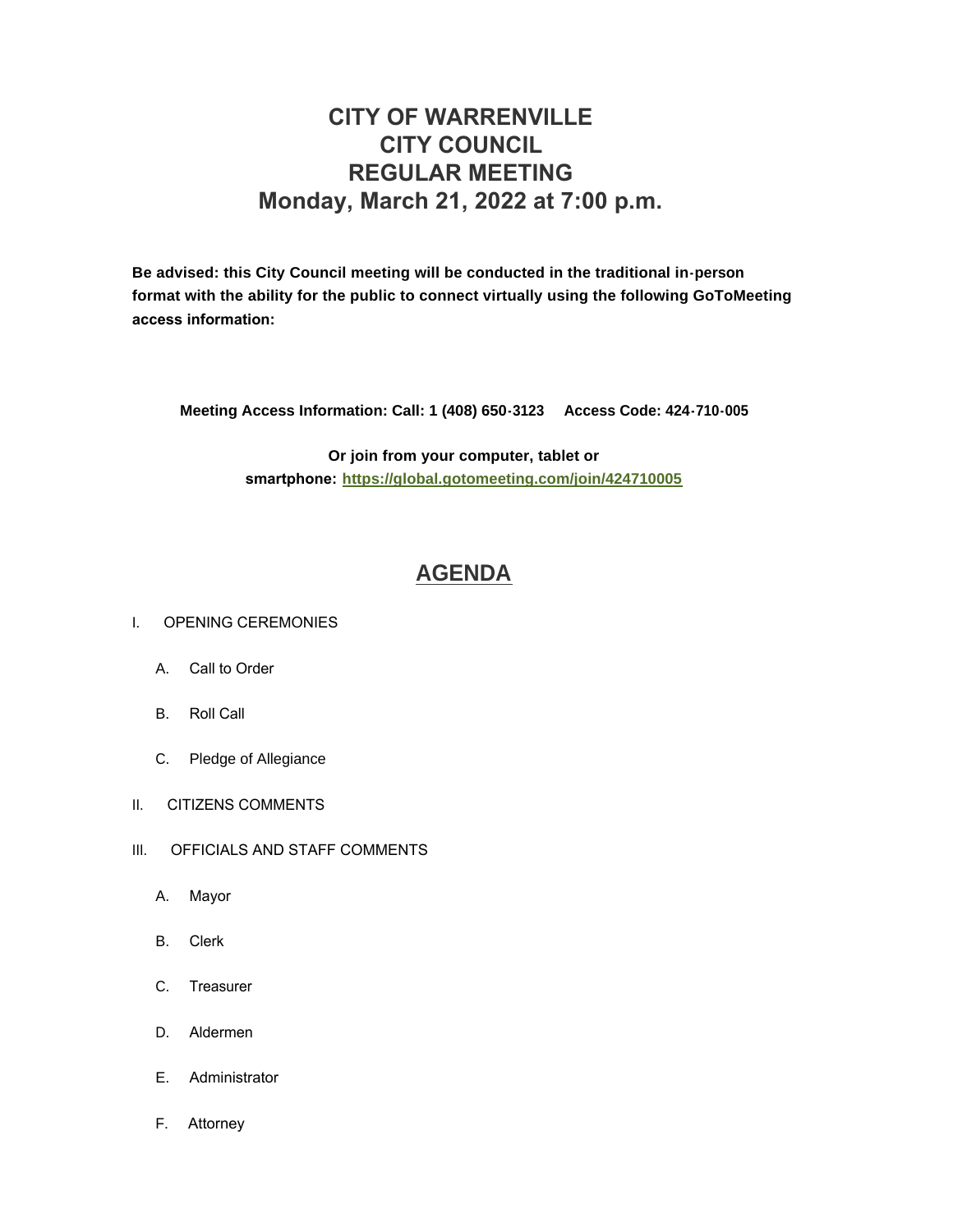### IV. APPROVAL OF AGENDA [\(SUMMARY\)](https://www.warrenville.il.us/DocumentCenter/View/18868/03-21-22-Summary-PDF)

A. [Approve Agenda for the March 21, 2022, City Council regular meeting](https://www.warrenville.il.us/DocumentCenter/View/18867/03-21-22--Agenda-PDF)

## V. APPROVAL OF MINUTES

- A. [Approve minutes of the March 7, 2022, City Council regular meeting](https://www.warrenville.il.us/DocumentCenter/View/18869/VA-3-7-22-Regular-Council-Minutes-PDF)
- B. [Approve minutes of the March 14, 2022, Community Development Committee meeting](https://www.warrenville.il.us/DocumentCenter/View/18870/VB-03-14-22-CDC-Meeting-Minutes-PDF)

## VI. CONSENT AGENDA – OMNIBUS VOTE

A. Accept staff recommendation, waive second reading, and pass ordinance O2022-03, ame[nding Title 3, Chapter 2, of the City Code, Liquor Control Regulations relative to the number](https://www.warrenville.il.us/DocumentCenter/View/18871/VIA-O2022-03-Liquor-Class-A3---Limit-Decrease-PDF)  of Class A3 Liquor Licenses

B. [Accept staff recommendation, waive second reading, and pass ordinance O2022-04,](https://www.warrenville.il.us/DocumentCenter/View/18872/VIB-O2022-04-Zoning-Map-Ordinance--2022-PDF)  adopting and publishing a revised Zoning District Map 2022 for the City of Warrenville

C. [Accept Community Development Committee recommendation and pass resolution R2022-](https://www.warrenville.il.us/DocumentCenter/View/18873/VIC-R2022-08-Approving-Change-Order-No-1-and-2-Mack-Rd-Bridge-Project-2022-PDF) 08, approving Change Order No. 1 and Change Order No. 2 to the agreement with Engineering Resource Associates, Inc. for the Mack Road Trail and Bridge Replacement Project

D. [Accept Community Development Committee recommendation and pass resolution R2022-](https://www.warrenville.il.us/DocumentCenter/View/18874/VID-R2022-09-Approving-Amendment-to-LAA-with-IDOT-for-Mack-Rd-Bridge-Project-2022-PDF) 09, approving the amended Local Public Agency Agreement with the Illinois Department of Transportation regarding funding for the Mack Road Path and Bridge Project

E. [Accept Community Development Committee recommendation and pass resolution R2022-](https://www.warrenville.il.us/DocumentCenter/View/18875/VIE-R2022-10-Approving-Change-Order-No-1-to-Agreement-with-ERA-Butterfield-Rd-Rt-56-Streetscape-2022-PDF) 10, approving Change Order No. 1 to the agreement with Engineering Resource Associates, Inc. for the Butterfield Road Beautification and Streetscape Project

F. Accept Mayor Brummel's recommendation and approve the appointment of Rachel Fawell to fill [the Plan Commission vacancy as an at-large member for a term ending April 10, 2024](https://www.warrenville.il.us/DocumentCenter/View/18876/VIF-Fawell-Ltr-of-Interest-and-Resume----PDF)

G. Accept Mayor Brummel'[s recommendation and approve the appointment of Allison Rojas](https://www.warrenville.il.us/DocumentCenter/View/18877/VIG-Rojas-Ltr-of-Interest-and-Resume----IDEC--PDF)  to fill the IDEC vacancy for a term ending April 30, 2024

H. [Accept Community Development Committee recommendation and accept the Old Town](https://www.warrenville.il.us/DocumentCenter/View/18878/VIH-Complete-OTRS2-preferred-prelim-plan-rec-memo-PDF)  Redevelopment Site #2 Preliminary Site Planning Advisory Group recommendation and designate the, Preferred Concept B redevelopment plan dated February 22, 2022, and the, Precedent Imagery examples prepared by Kimley Horn, dated August 2, 2021, as the City's preferred preliminary redevelopment plans for the OTRS #2 property

I. [Accept Community Development Committee recommendation and direct staff to proceed](https://www.warrenville.il.us/DocumentCenter/View/18879/VII-Communications-Coordinator-PDF)  with early recruitment of the Communications Coordinator position, with an anticipated start date after May 1, 2022

J. Accept Community Development Committee recommendation and direct staff to apply for